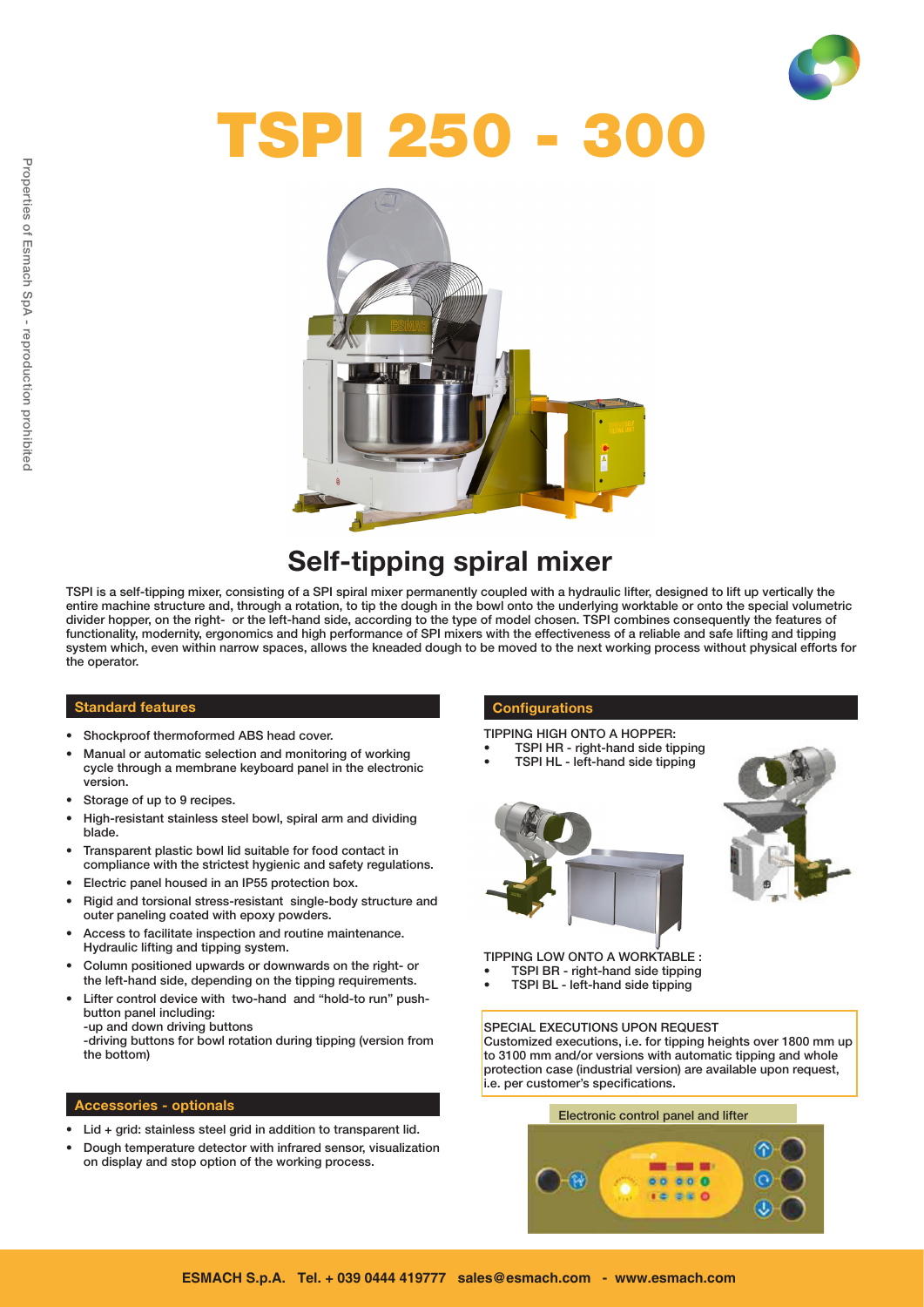

#### MODELS - TIPPING ONTO WORKTABLE

| <b>TSPI 250 BR</b> | Spiral mixer with approx. kg. 250 dough capacity (approx kg. 150 flour capacity). Bowl diameter: 1045<br>mm. Right-hand side tipping onto worktable |
|--------------------|-----------------------------------------------------------------------------------------------------------------------------------------------------|
| <b>TSPI 250 BL</b> | Spiral mixer with approx. kg. 250 dough capacity (approx kg. 150 flour capacity). Bowl diameter: 1045 mm.<br>Left-hand side tipping onto worktable  |
| <b>TSPI 300 BR</b> | Spiral mixer with approx. kg. 300 dough capacity (approx kg. 200 flour capacity) .Bowl diameter: 1045 mm.<br>Right-hand side tipping onto worktable |
| <b>TSPI 300 BL</b> | Spiral mixer with approx. kg. 300 dough capacity (approx kg. 200 flour capacity) .Bowl diameter: 1045 mm.<br>Left-hand side tipping onto worktable  |

#### MODELS - TIPPING ONTO HOPPER

| <b>TSPI 250 HR</b> | Spiral mixer with approx. kg. 250 dough capacity (approx kg. 150 flour capacity). Bowl diameter: 1045<br>mm. Right-hand side tipping onto hopper |
|--------------------|--------------------------------------------------------------------------------------------------------------------------------------------------|
| <b>TSPI 250 HL</b> | Spiral mixer with approx. kg. 250 dough capacity (approx kg. 150 flour capacity). Bowl diameter: 1045 mm.                                        |
|                    | Left-hand side tipping onto hopper                                                                                                               |
| <b>TSPI 300 HR</b> | Spiral mixer with approx. kg. 300 dough capacity (approx kg. 200 flour capacity) .Bowl diameter: 1045 mm.<br>Right-hand side tipping onto hopper |
| <b>TSPI 300 HL</b> | Spiral mixer with approx. kg. 300 dough capacity (approx kg. 200 flour capacity). Bowl diameter: 1045 mm.<br>Left-hand side tipping onto hopper  |

### ACCESSORIES - OPTIONS

| Lid + grid: stainless steel grid in addition to transparent lid.                                                     |
|----------------------------------------------------------------------------------------------------------------------|
| Dough temperature detector with infrared sensor, visualization on display and stop option of the working<br>process. |